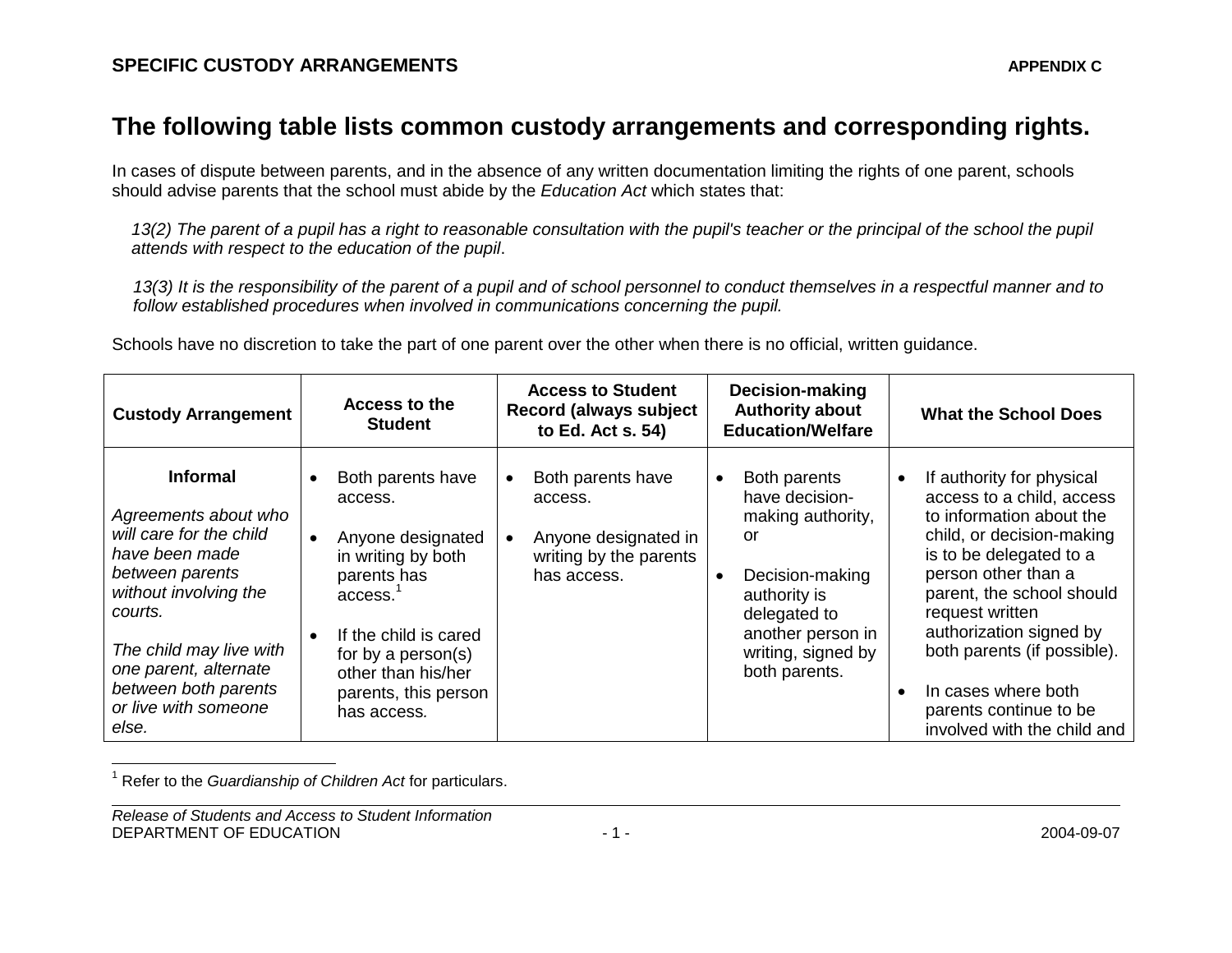| <b>Custody Arrangement</b>                                                                                           |           | Access to the<br><b>Student</b>                                                                                                                                                                                                                                                                             |                        | <b>Access to Student</b><br><b>Record (always subject</b><br>to Ed. Act s. 54)                                                                                      |           | Decision-making<br><b>Authority about</b><br><b>Education/Welfare</b> | <b>What the School Does</b>                                                                                                                                                                                                                                                                                                                                                                                                                      |
|----------------------------------------------------------------------------------------------------------------------|-----------|-------------------------------------------------------------------------------------------------------------------------------------------------------------------------------------------------------------------------------------------------------------------------------------------------------------|------------------------|---------------------------------------------------------------------------------------------------------------------------------------------------------------------|-----------|-----------------------------------------------------------------------|--------------------------------------------------------------------------------------------------------------------------------------------------------------------------------------------------------------------------------------------------------------------------------------------------------------------------------------------------------------------------------------------------------------------------------------------------|
|                                                                                                                      |           |                                                                                                                                                                                                                                                                                                             |                        |                                                                                                                                                                     |           |                                                                       | one parent wishes to<br>make changes to an<br>established arrangement<br>unilaterally, the school<br>should maintain the<br>established<br>schedule/arrangement<br>until both parents signify<br>agreement or until the<br>matter is settled via<br>mediation or court order.                                                                                                                                                                    |
| <b>Joint Custody</b><br>Agreement that both<br>parents will care for the<br>child has been reached<br>through court. | $\bullet$ | Both parents have<br>access.<br>In cases of dispute,<br>it is the parents'<br>responsibility to<br>seek private or<br>court-ordered<br>mediation or a<br>court order.<br>Parents are to<br>provide the school<br>with written<br>instructions<br>regarding busing<br>and other special<br>requirements, and | $\bullet$<br>$\bullet$ | Both parents have<br>access.<br>In cases of dispute, it<br>is the parents'<br>responsibility to seek<br>private or court-<br>ordered mediation or<br>a court order. | $\bullet$ | Both parents<br>have decision-<br>making authority.                   | • Notify parents that the<br>school is required to<br>provide information to both<br>parents on request.<br>• Provide information/<br>access to both parents as<br>requested, in keeping with<br>written instructions.<br>• In cases where both<br>parents continue to be<br>involved with the child and<br>one parent wishes to make<br>changes to an established<br>arrangement unilaterally,<br>the school should maintain<br>the established |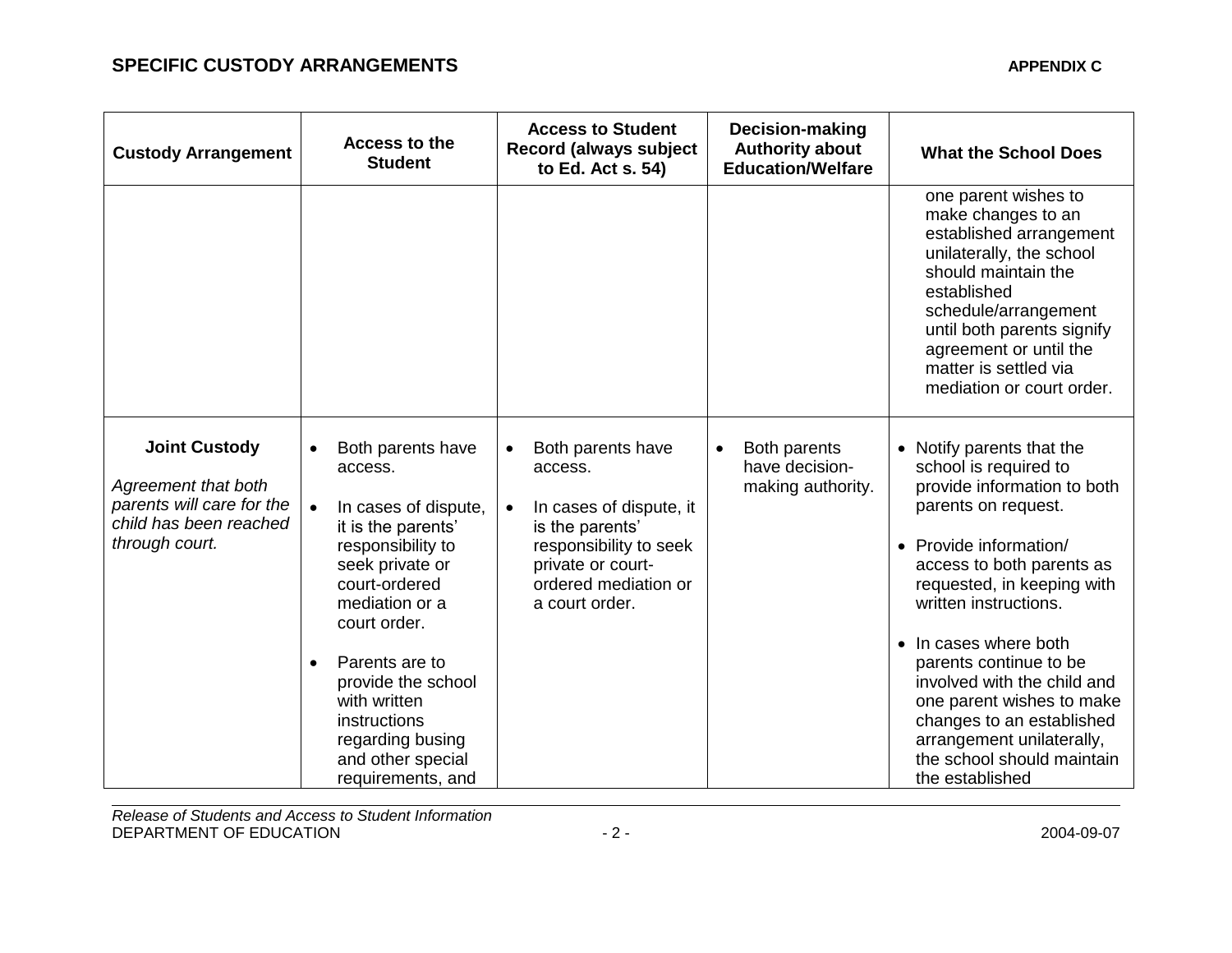## **SPECIFIC CUSTODY ARRANGEMENTS APPENDIX C**

| <b>Custody Arrangement</b>                                                                                                                                                                                                                                              | Access to the<br><b>Student</b>                                                                                                                                                                                                                                                                                                                                                                                                                                      | <b>Access to Student</b><br><b>Record (always subject</b><br>to Ed. Act s. 54)                                                                                                                                                                                                                                                                                    | Decision-making<br><b>Authority about</b><br><b>Education/Welfare</b>     | <b>What the School Does</b>                                                                                                                                                                                                                                                                                                                                                                                                                                                                                                                                                                                            |
|-------------------------------------------------------------------------------------------------------------------------------------------------------------------------------------------------------------------------------------------------------------------------|----------------------------------------------------------------------------------------------------------------------------------------------------------------------------------------------------------------------------------------------------------------------------------------------------------------------------------------------------------------------------------------------------------------------------------------------------------------------|-------------------------------------------------------------------------------------------------------------------------------------------------------------------------------------------------------------------------------------------------------------------------------------------------------------------------------------------------------------------|---------------------------------------------------------------------------|------------------------------------------------------------------------------------------------------------------------------------------------------------------------------------------------------------------------------------------------------------------------------------------------------------------------------------------------------------------------------------------------------------------------------------------------------------------------------------------------------------------------------------------------------------------------------------------------------------------------|
|                                                                                                                                                                                                                                                                         | a list of those to<br>whom the child can<br>be released.                                                                                                                                                                                                                                                                                                                                                                                                             |                                                                                                                                                                                                                                                                                                                                                                   |                                                                           | schedule/arrangement until<br>both parents signify<br>agreement or until the<br>matter is settled via<br>mediation or court order.                                                                                                                                                                                                                                                                                                                                                                                                                                                                                     |
| <b>Sole Custody with</b><br><b>Access</b><br>A court has ruled that<br>the child will live with<br>only one of his/her<br>parents. The other<br>parent has access<br>rights (i.e. has the right<br>to continue to be<br>involved with the child<br>in a specified way). | The non-custodial<br>$\bullet$<br>parent continues to<br>have access.<br>In cases of dispute,<br>$\bullet$<br>(and when the<br>court order is not<br>clear on an issue),<br>it is the<br>responsibility of the<br>parent who wants<br>to change an<br>established<br>arrangement to<br>seek private or<br>court-ordered<br>mediation or a new<br>court order.<br>The custodial<br>parent is to provide<br>the school with<br>written visitation<br>schedules, busing | Both parents have<br>$\bullet$<br>access, unless there<br>is a court order<br>prohibiting access by<br>the non-custodial<br>parent.<br>If access of the non-<br>$\bullet$<br>custodial parent is<br>disputed by the<br>custodial parent, it is<br>the custodial parent's<br>responsibility to seek<br>private or court-<br>ordered mediation or<br>a court order. | The custodial<br>$\bullet$<br>parent has<br>decision-making<br>authority. | • Notify custodial parent that<br>school is required to<br>provide information to non-<br>custodial parent at non-<br>custodial parent's request.<br>• If the Access to Student<br>Records form (Appendix B)<br>is completed, inform the<br>non-custodial parent of<br>educational matters<br>pertaining to the child, but<br>defer to the instructions of<br>the custodial parent for<br>decision-making, unless<br>otherwise stated in the<br>court order.<br>• Follow the visitation<br>schedule and busing<br>requirements when<br>releasing the child.<br>Release the child only to<br>those on the list provided |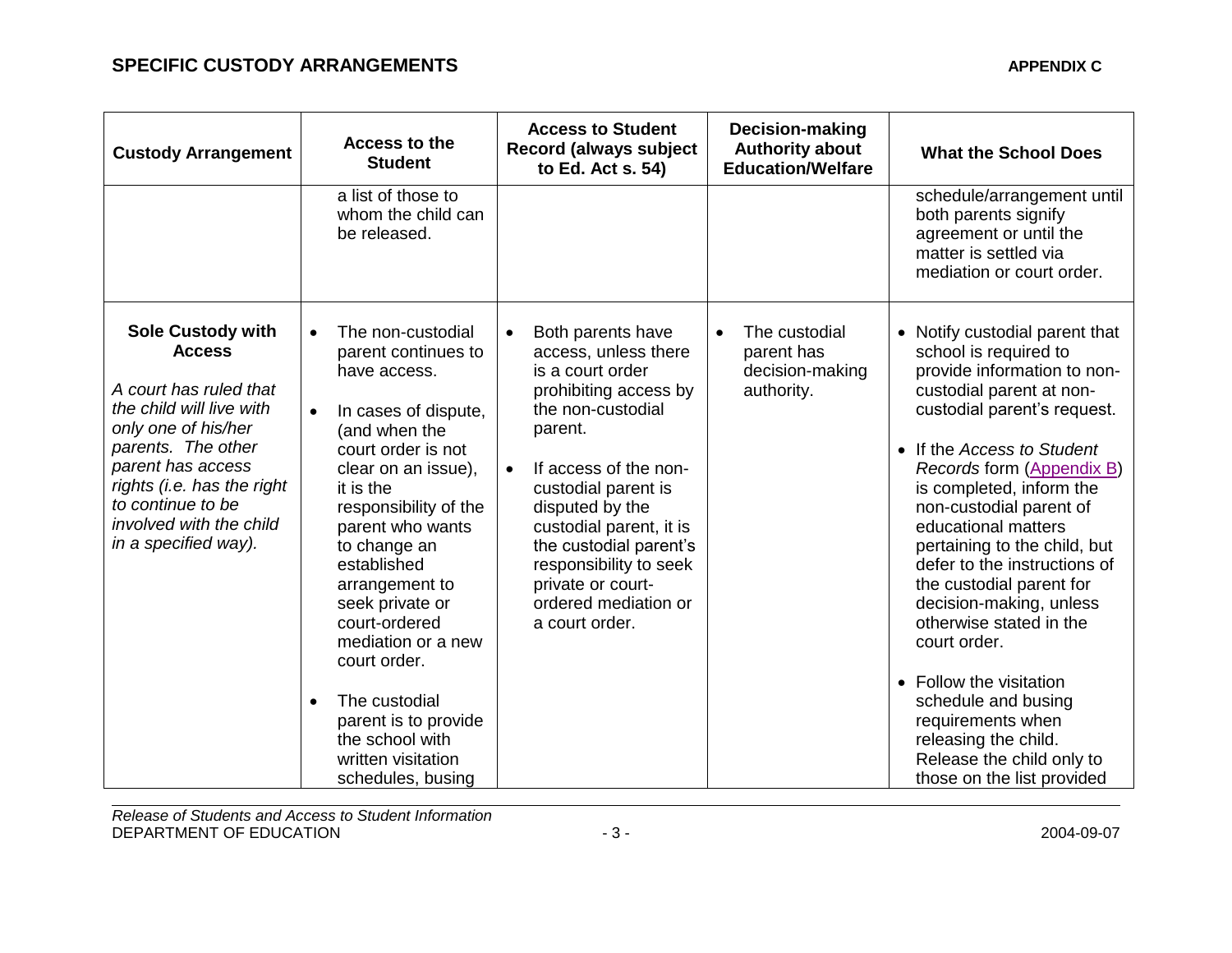| <b>Custody Arrangement</b>                                                                                                                                                                                                                                                    | Access to the<br><b>Student</b>                                                                                                                                                                                       | <b>Access to Student</b><br>Record (always subject<br>to Ed. Act s. 54)                                                                                                                                                                                 | <b>Decision-making</b><br><b>Authority about</b><br><b>Education/Welfare</b>                                                                      | <b>What the School Does</b>                                                                                                                                                                                                                                                                                                                                            |
|-------------------------------------------------------------------------------------------------------------------------------------------------------------------------------------------------------------------------------------------------------------------------------|-----------------------------------------------------------------------------------------------------------------------------------------------------------------------------------------------------------------------|---------------------------------------------------------------------------------------------------------------------------------------------------------------------------------------------------------------------------------------------------------|---------------------------------------------------------------------------------------------------------------------------------------------------|------------------------------------------------------------------------------------------------------------------------------------------------------------------------------------------------------------------------------------------------------------------------------------------------------------------------------------------------------------------------|
|                                                                                                                                                                                                                                                                               | requirements, and<br>a list of those to<br>whom the child can<br>be released.                                                                                                                                         |                                                                                                                                                                                                                                                         |                                                                                                                                                   | by the custodial parent.<br>Maintain established<br>$\bullet$<br>arrangements unless both<br>parents signify agreement<br>to new arrangements or<br>until the matter is settled<br>via mediation or court<br>order.                                                                                                                                                    |
| <b>Children in the Care</b><br>of the Minister of<br><b>Family and</b><br><b>Community Services</b><br>The child is temporarily<br>or permanently in the<br>care of the Province.<br>In most cases this will<br>involve children placed<br>in foster homes or<br>group homes. | The child's social<br>$\bullet$<br>worker will advise<br>the school in writing<br>about any issues<br>concerning access<br>to the child.<br>In cases of dispute,<br>the child's social<br>worker must be<br>notified. | The child's social<br>$\bullet$<br>worker will advise the<br>school in writing<br>about any issues<br>concerning access to<br>information about the<br>child.<br>In cases of dispute,<br>$\bullet$<br>the child's social<br>worker must be<br>notified. | The child's social<br>$\bullet$<br>worker will advise<br>the school in<br>writing<br>concerning who<br>will make<br>decisions about<br>the child. | Obtain from social worker<br>$\bullet$<br>a written list of those who<br>have access to the child.<br>Provide all "need-to-know"<br>$\bullet$<br>information requested by<br>the social worker.<br>Provide information to<br>$\bullet$<br>foster parents to the<br>extent appropriate to their<br>role in caring for the well-<br>being and education of<br>the child. |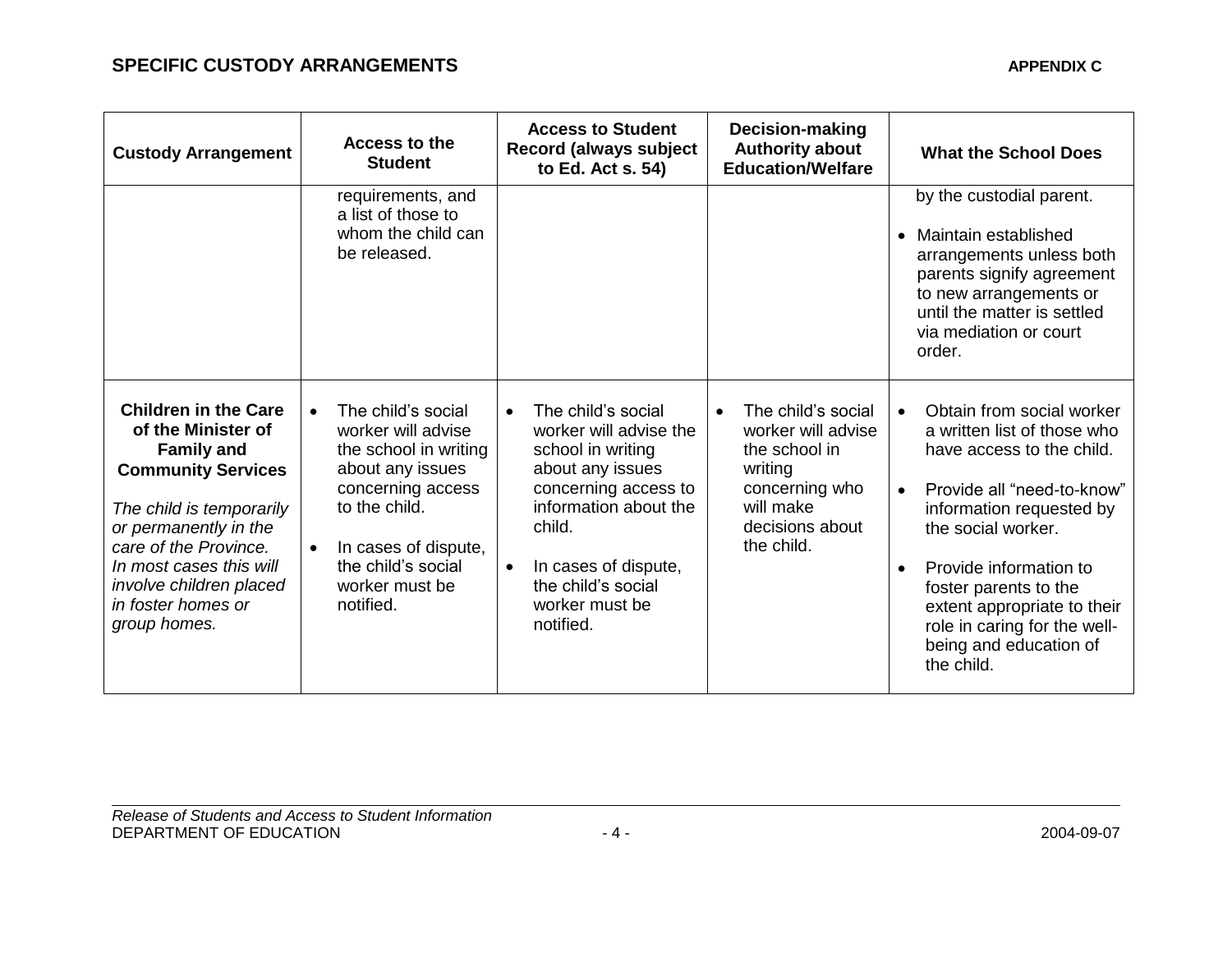| <b>Custody Arrangement</b>                                                                                              | Access to the<br><b>Student</b>                                                                                                                                                                                                                                                                                        | <b>Access to Student</b><br><b>Record (always subject</b><br>to Ed. Act s. 54)                                                                                                                                                                                                                                        | Decision-making<br><b>Authority about</b><br><b>Education/Welfare</b>                                               | <b>What the School Does</b>                                                                                                                                                                                                                                                                                                                                                                                                                                                                                                                                                                                                                                                                                                                                                                                                 |
|-------------------------------------------------------------------------------------------------------------------------|------------------------------------------------------------------------------------------------------------------------------------------------------------------------------------------------------------------------------------------------------------------------------------------------------------------------|-----------------------------------------------------------------------------------------------------------------------------------------------------------------------------------------------------------------------------------------------------------------------------------------------------------------------|---------------------------------------------------------------------------------------------------------------------|-----------------------------------------------------------------------------------------------------------------------------------------------------------------------------------------------------------------------------------------------------------------------------------------------------------------------------------------------------------------------------------------------------------------------------------------------------------------------------------------------------------------------------------------------------------------------------------------------------------------------------------------------------------------------------------------------------------------------------------------------------------------------------------------------------------------------------|
| <b>Prohibition Order</b><br>A court has ruled that<br>one or both parents are<br>not to have contact<br>with the child. | The child is not to<br>$\bullet$<br>be released to the<br>person(s) against<br>whom the order<br>has been issued.<br>In case of a breach<br>$\bullet$<br>of the court order,<br>the custodial parent<br>(or foster parent),<br>the police, or the<br>child's social<br>worker should be<br>notified as<br>appropriate. | Information is not to<br>$\bullet$<br>be released to the<br>person(s) against<br>whom the order has<br>been issued.<br>In case of a breach<br>$\bullet$<br>of the court order, the<br>custodial parent (or<br>foster parent), the<br>police, or the child's<br>social worker should<br>be notified as<br>appropriate. | The custodial<br>$\bullet$<br>parent, or person<br>designated by the<br>court, has<br>decision-making<br>authority. | Ask the custodial parent,<br>$\bullet$<br>or a person designated by<br>a court (legal designate),<br>to complete and sign a<br><b>Request for Denial of</b><br><b>Access form (Appendix</b><br>$\overline{A}$ ). The responsibility<br>rests with the custodial<br>parent to provide the<br>school with a current copy<br>of the court order and to<br>notify the school<br>immediately of any<br>variations or revocation of<br>the order.<br>Request the parent, or the<br>legal designate, to<br>provide, in writing, the<br>names and contact<br>information of any person<br>into whose care the child<br>may be entrusted.<br>Request identification or<br>$\bullet$<br>otherwise ascertain the<br>identity of any person who<br>is to pick the child up and<br>ensure his/her name is on<br>the list provided by the |